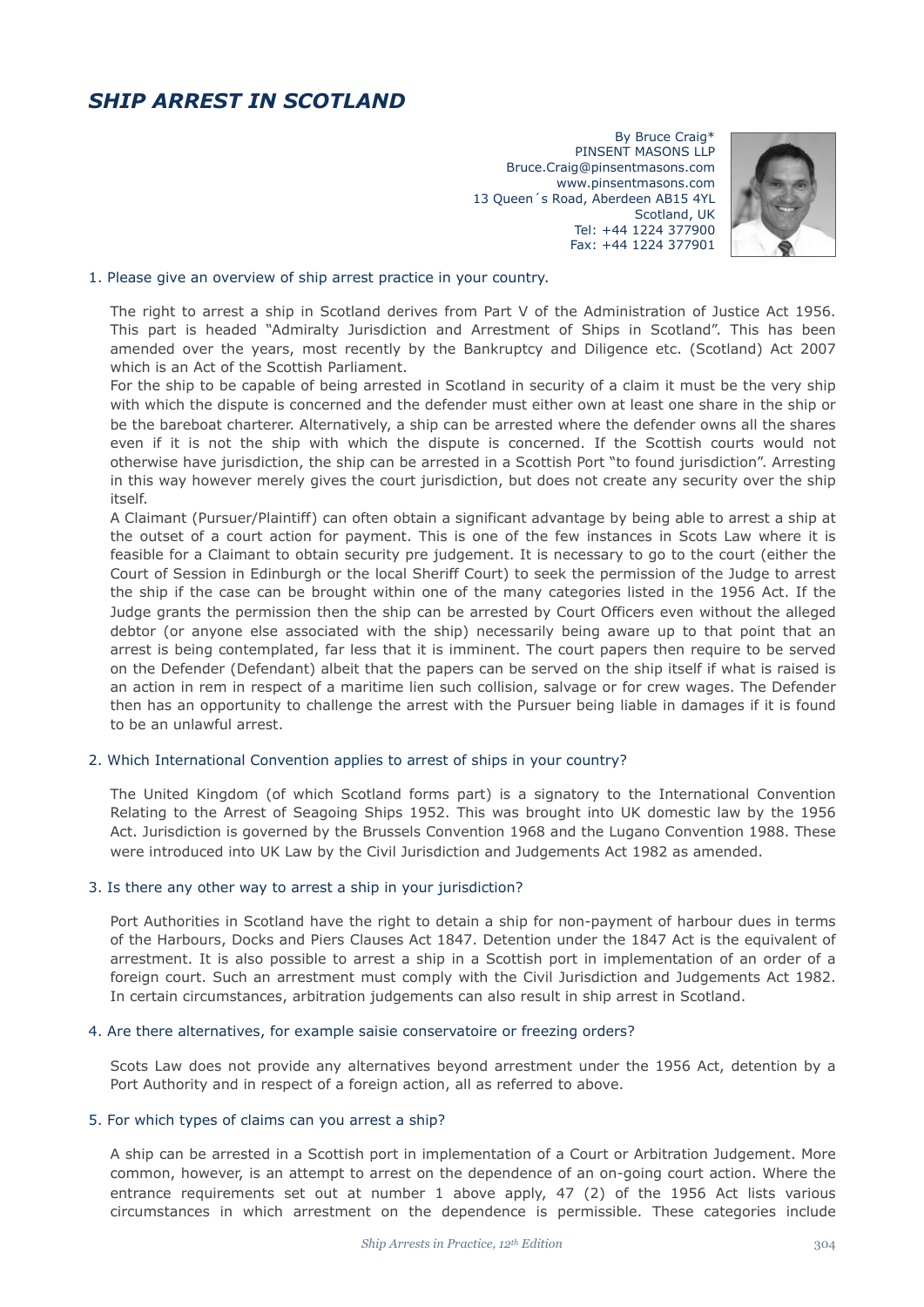damage done or received by any ship, loss of life or personal injury relating to the ship, salvage, any agreement relating to the use or hire of any ship, loss of or damage to goods carried in any ship, towage, pilotage, liability for dock charges or dues and Master's disbursements.

## 6. Can you arrest a ship irrespective of her flag?

The question of flag is irrelevant to arrest in Scotland except that UK ships owned by the Crown and ships which themselves are owned by foreign states cannot be arrested unless they have been contracted for commercial purposes.

# 7. Can you arrest a ship irrespective of the debtor?

Scots Law recognises the exercise of a right in rem in certain specific circumstances, for example in relation to collision damage and salvage. Where there is a right in rem a court action can be raised directly against the ship with the court papers served on the ship itself. This can create a significant advantage for a Claimant since it obviates the need which would otherwise exist to serve the court papers on the owner which of course might be abroad in a remote jurisdiction.

## 8. What is the position as regards sister ships and ships in associated ownership?

As set out above, it is possible to arrest sister ships and ships in associated ownership so long as all the shares in the ship being arrested are owned by the Defender in the court action. Common ownership is however now relatively unusual.

## 9. What is the position as regards bareboat and time-chartered ships?

Bareboat chartered ships can be arrested in Scotland where the alleged debtor is the bareboat charterer. Ships under time charter can however only be arrested in respect of an action in rem.

## 10. Do your Courts require counter-security in order to arrest a ship?

In Scotland, no counter-security is required except in an extreme case.

#### 11. Is there any difference in respect to arresting a ship for a maritime claim and a maritime lien?

Yes. Where Scots law identifies a claim as a maritime lien a court action can be raised "in rem" i.e. directly against the ship itself. Maritime liens apply to 4 different categories of claim - collision damage, salvage, seamen's wages, and master's wages and disbursements. Other claims where it is possible to arrest are claims "in personam" and are taken against the vessel's owner or the bareboat charterer.

# 12. Does your country recognise maritime liens? Under which International Convention, if any?

Yes. The 4 maritime liens are collision damage, salvage, seamen's wages, and master's wages and disbursements. These liens apply at common law.

# 13. What lapse of time is required in order to arrest a ship from the moment the file arrives to your law firm?

If the party seeking to arrest is able to provide all the necessary paperwork right at the start, it can be possible to get the case into court within a few hours. If the court is then willing to grant the necessary warrant, the arrest can be put in place as soon as the process servers can get to the vessel.

# 14. Do you need to provide a POA or any other documents of the claim to the Court?

It is not necessary to provide a Power of Attorney. The judge will however want to see prima facie evidence of ownership (for example the Transcript of Registry) and paperwork backing up the basis of the claim.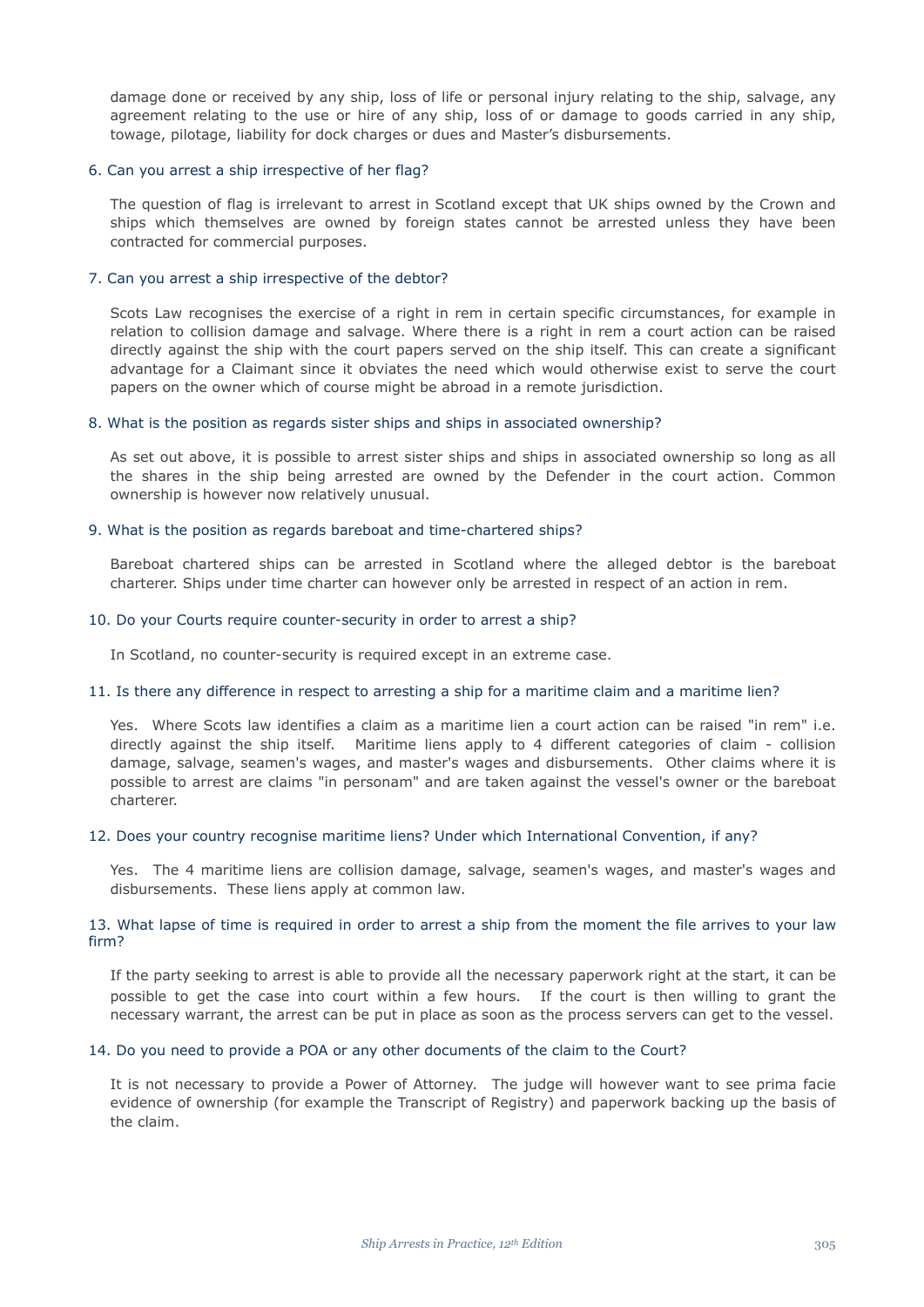## 15. What original documents are required, what documents can be filed electronically, what documents require notarisation and/or apostille, and when are they needed?

It is not possible to file documentation electronically. With a view to persuading the judge to allow arrest, we will need to show a copy of the Transcript of Registry or, if applicable, a copy of the bareboat charter. If the arrest is disputed and the case goes to Proof (Trial) the court would expect to see principal documentation or certified copies.

#### 16. Will your Courts accept jurisdiction over the substantive claim once a vessel has been arrested?

It is possible to arrest "to found jurisdiction" even if the only link between the case and the Scottish courts is the fact that the vessel has been arrested in a Scottish port. Generally, the court will accept jurisdiction but there are exceptions for example if there is a substantive dispute forum non conveniens can apply. Also, if the basis of the dispute is a contract which provides exclusive jurisdiction elsewhere the arrest remains valid even although the substantive dispute is litigated elsewhere.

## 17. What is the procedure to release a ship from arrest?

An arrestment can be released in one of two ways. If the arrestment is disputed and the judge decides to release it then the court order is sufficient to release it. Secondly, if there is agreement between the parties either to release the arrestment unconditionally or because for example a bank/ P&I Club guarantee has been put in place it is sufficient for the arresting party to advise the harbour master that the vessel is no longer under arrest.

# 18. What type of security needs to be placed for the release?

Security is ordinarily by way of a guarantee/letter of undertaking from one of the P&I Clubs or a UK bank.

# 19. Does security need to cover interest and costs?

Security does require to cover interest and costs. If there is a dispute between the parties the judge will set the level of security required.

# 20. Are P&I LOUs accepted as sufficient to lift the arrest?

Yes, P&I Club letters of undertaking are accepted as sufficient to lift the arrest - except in exceptional circumstances.

#### 21. How long does it take to release the ship?

If agreement is reached between the parties the arrest can be immediate. If matters are in dispute the lawyers for the vessel can get the case into court within a few days (sometimes within a few hours) and argue that the ship should be released.

## 22. Is there a procedure to contest the arrest?

When an arrestment is put in place the court will fix a hearing for a few court days later and the arrestment will only last until then unless the judge is persuaded at the hearing that the arrest should continue. A lawyer on behalf of the ship can make representations at that hearing.

# 23. What period of time will be granted by the Courts in order for the claimants to take legal action on the merits?

A defender has 21 days from service of the court papers to enter appearance (42 days if outwith Europe) and either another 7 or 14 days after (depending on which court the case is in) to lodge a written defence. The case will then proceed through the court system but it may be many months before an evidential hearing takes place, if needed.